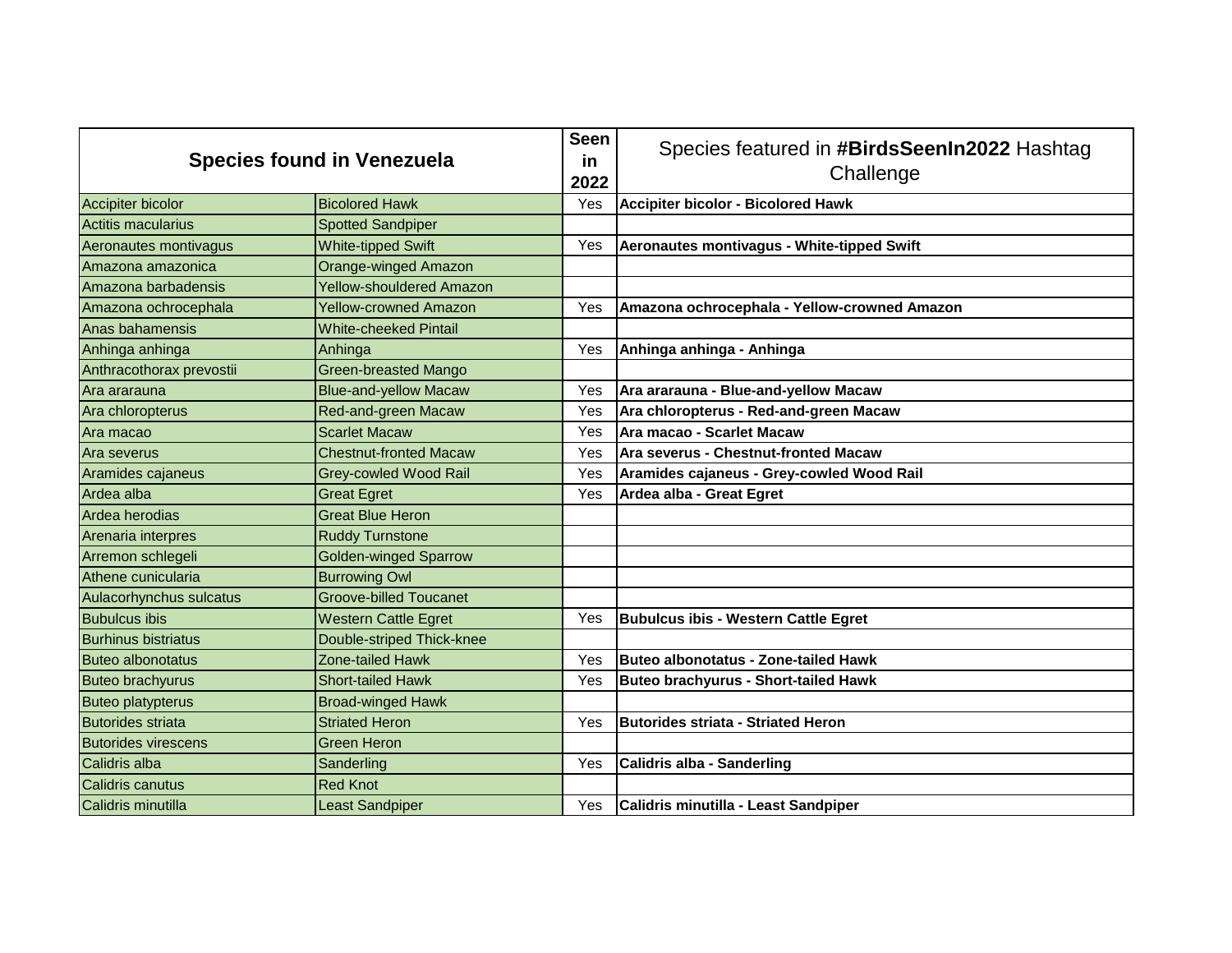| Calidris pusilla                | Semipalmated Sandpiper             | Yes | Calidris pusilla - Semipalmated Sandpiper               |
|---------------------------------|------------------------------------|-----|---------------------------------------------------------|
| Campylorhamphus trochilirostris | <b>Red-billed Scythebill</b>       | Yes | Campylorhamphus trochilirostris - Red-billed Scythebill |
| Caracara plancus                | <b>Crested Caracara</b>            |     |                                                         |
| Cardinalis phoeniceus           | <b>Vermilion Cardinal</b>          |     |                                                         |
| Chalybura buffonii              | <b>White-vented Plumeleteer</b>    | Yes | Chalybura buffonii - White-vented Plumeleteer           |
| Charadrius nivosus              | <b>Snowy Plover</b>                | Yes | <b>Charadrius nivosus - Snowy Plover</b>                |
| Charadrius semipalmatus         | <b>Semipalmated Plover</b>         |     |                                                         |
| <b>Charadrius vociferus</b>     | Killdeer                           |     |                                                         |
| Charadrius wilsonia             | <b>Wilson's Plover</b>             |     |                                                         |
| Chionomesa fimbriata            | <b>Glittering-throated Emerald</b> | Yes | Chionomesa fimbriata - Glittering-throated Emerald      |
| Chiroxiphia lanceolata          | Lance-tailed Manakin               |     |                                                         |
| Chlorestes notata               | <b>Blue-chinned Sapphire</b>       |     |                                                         |
| Chloroceryle amazona            | Amazon Kingfisher                  |     |                                                         |
| Chlorophanes spiza              | <b>Green Honeycreeper</b>          |     |                                                         |
| Chlorostilbon gibsoni           | <b>Red-billed Emerald</b>          |     |                                                         |
| Chlorostilbon mellisugus        | <b>Blue-tailed Emerald</b>         |     |                                                         |
| Chordeiles acutipennis          | Lesser Nighthawk                   |     |                                                         |
| Chrysolampis mosquitus          | Ruby-topaz Hummingbird             |     |                                                         |
| Chrysomus icterocephalus        | <b>Yellow-hooded Blackbird</b>     | Yes | Chrysomus icterocephalus - Yellow-hooded Blackbird      |
| Chrysuronia oenone              | <b>Golden-tailed Sapphire</b>      | Yes | Chrysuronia oenone - Golden-tailed Sapphire             |
| Coereba flaveola                | Bananaquit                         |     |                                                         |
| Colaptes punctigula             | Spot-breasted Woodpecker           | Yes | <b>Colaptes punctigula - Spot-breasted Woodpecker</b>   |
| Columba livia                   | <b>Rock Dove</b>                   | Yes | Columba livia - Rock Dove                               |
| Columbina passerina             | <b>Common Ground Dove</b>          |     |                                                         |
| Columbina squammata             | <b>Scaled Dove</b>                 | Yes | Columbina squammata - Scaled Dove                       |
| Columbina talpacoti             | <b>Ruddy Ground Dove</b>           | Yes | Columbina talpacoti - Ruddy Ground Dove                 |
| Conirostrum leucogenys          | <b>White-eared Conebill</b>        | Yes | <b>Conirostrum leucogenys - White-eared Conebill</b>    |
| Coragyps atratus                | <b>Black Vulture</b>               | Yes | <b>Coragyps atratus - Black Vulture</b>                 |
| Coryphospingus pileatus         | <b>Grey Pileated Finch</b>         |     |                                                         |
| Crotophaga ani                  | Smooth-billed Ani                  |     |                                                         |
| Cyanocorax affinis              | <b>Black-chested Jay</b>           |     |                                                         |
| Cyanocorax yncas                | Inca Jay                           | Yes | Cyanocorax yncas - Inca Jay                             |
| Cyclarhis gujanensis            | <b>Rufous-browed Peppershrike</b>  | Yes | Cyclarhis gujanensis - Rufous-browed Peppershrike       |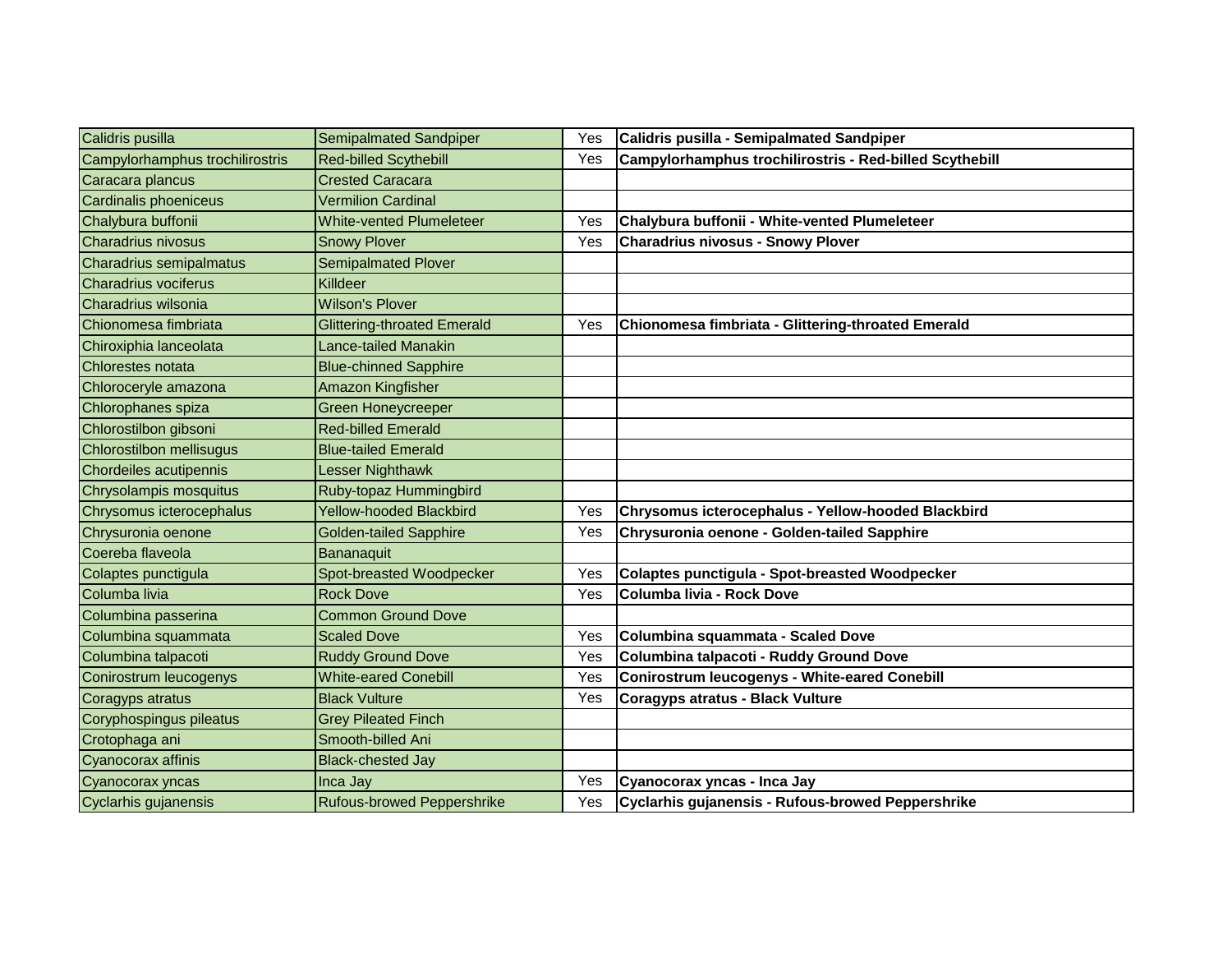| Cypseloides niger              | <b>American Black Swift</b>         |     |                                                     |
|--------------------------------|-------------------------------------|-----|-----------------------------------------------------|
| Dacnis cayana                  | <b>Blue Dacnis</b>                  |     |                                                     |
| Dendrocygna autumnalis         | <b>Black-bellied Whistling Duck</b> |     |                                                     |
| Dendrocygna viduata            | <b>White-faced Whistling Duck</b>   |     |                                                     |
| Donacobius atricapilla         | <b>Black-capped Donacobius</b>      | Yes | Donacobius atricapilla - Black-capped Donacobius    |
| <b>Dryocopus lineatus</b>      | <b>Lineated Woodpecker</b>          | Yes | <b>Dryocopus lineatus - Lineated Woodpecker</b>     |
| Egretta rufescens              | <b>Reddish Egret</b>                | Yes | Egretta rufescens - Reddish Egret                   |
| Egretta thula                  | <b>Snowy Egret</b>                  | Yes | <b>Egretta thula - Snowy Egret</b>                  |
| Elaenia flavogaster            | <b>Yellow-bellied Elaenia</b>       |     |                                                     |
| Elaenia frantzii               | <b>Mountain Elaenia</b>             |     |                                                     |
| Elaenia parvirostris           | <b>Small-billed Elaenia</b>         |     |                                                     |
| Eudocimus ruber                | <b>Scarlet Ibis</b>                 | Yes | <b>Eudocimus ruber - Scarlet Ibis</b>               |
| Euphonia laniirostris          | <b>Thick-billed Euphonia</b>        |     |                                                     |
| Euphonia trinitatis            | <b>Trinidad Euphonia</b>            |     |                                                     |
| Euphonia xanthogaster          | Orange-bellied Euphonia             |     |                                                     |
| Eupsittula pertinax            | <b>Brown-throated Parakeet</b>      |     |                                                     |
| Falco columbarius              | <b>Merlin</b>                       |     |                                                     |
| Falco peregrinus               | Peregrine Falcon                    |     |                                                     |
| Formicivora grisea             | Southern White-fringed Antwren      | Yes | Formicivora grisea - Southern White-fringed Antwren |
| Forpus passerinus              | <b>Green-rumped Parrotlet</b>       |     |                                                     |
| <b>Fregata magnificens</b>     | <b>Magnificent Frigatebird</b>      | Yes | Fregata magnificens - Magnificent Frigatebird       |
| Fulica americana               | <b>American Coot</b>                |     |                                                     |
| Galbula ruficauda              | <b>Rufous-tailed Jacamar</b>        | Yes | Galbula ruficauda - Rufous-tailed Jacamar           |
| Gallinula galeata              | <b>Common Gallinule</b>             |     |                                                     |
| Gampsonyx swainsonii           | <b>Pearl Kite</b>                   |     |                                                     |
| Geranoaetus albicaudatus       | <b>White-tailed Hawk</b>            | Yes | Geranoaetus albicaudatus - White-tailed Hawk        |
| Glaucidium brasilianum         | Ferruginous Pygmy Owl               | Yes | Glaucidium brasilianum - Ferruginous Pygmy Owl      |
| Gymnomystax mexicanus          | <b>Oriole Blackbird</b>             | Yes | Gymnomystax mexicanus - Oriole Blackbird            |
| <b>Haematopus palliatus</b>    | American Oystercatcher              | Yes | Haematopus palliatus - American Oystercatcher       |
| Hemithraupis guira             | <b>Guira Tanager</b>                |     |                                                     |
| Hemitriccus margaritaceiventer | Pearly-vented Tody-Tyrant           |     |                                                     |
| Herpetotheres cachinnans       | <b>Laughing Falcon</b>              | Yes | Herpetotheres cachinnans - Laughing Falcon          |
| Herpsilochmus rufimarginatus   | <b>Rufous-margined Antwren</b>      |     |                                                     |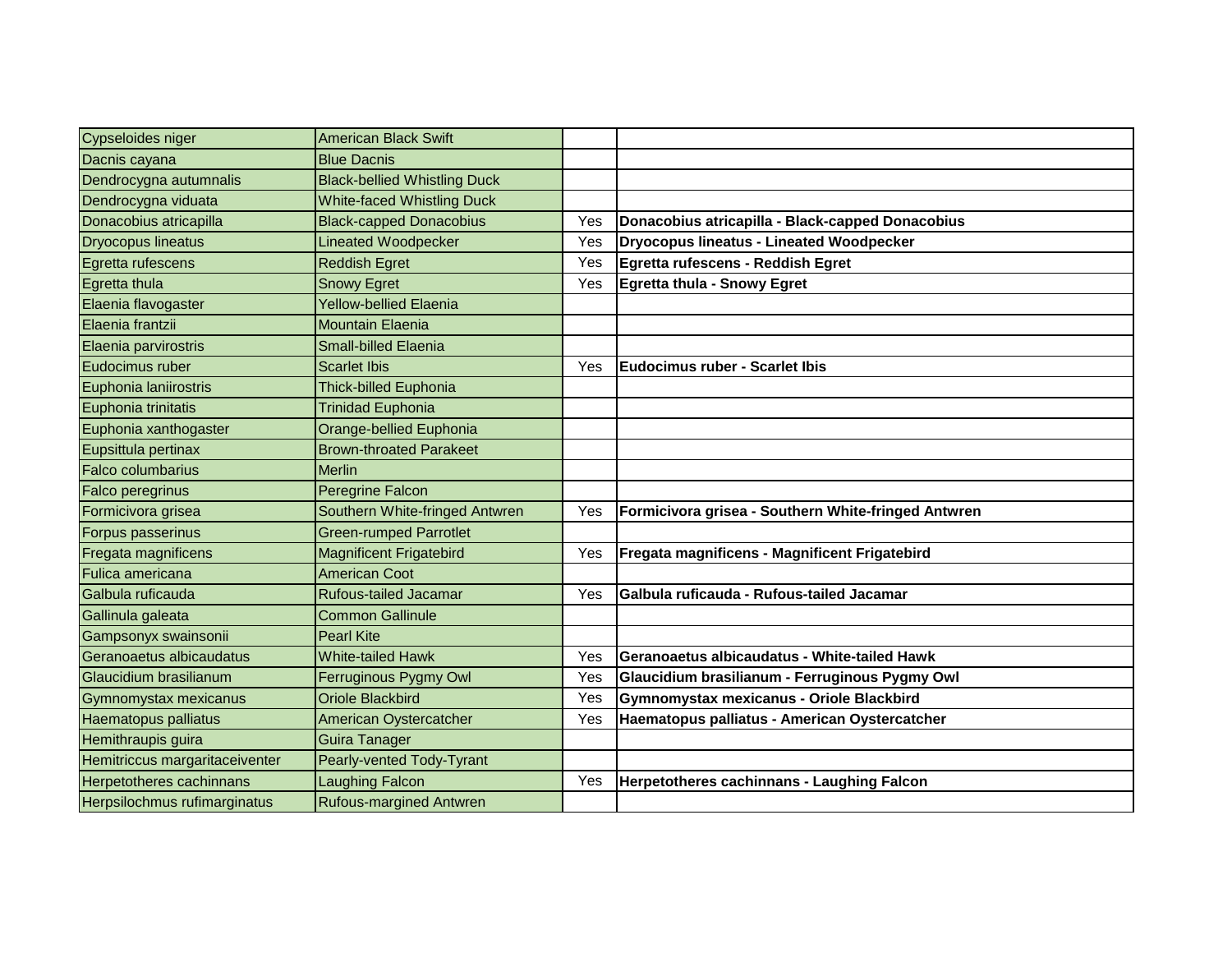| <b>Himantopus mexicanus</b> | <b>Black-necked Stilt</b>         | Yes | Himantopus mexicanus - Black-necked Stilt          |
|-----------------------------|-----------------------------------|-----|----------------------------------------------------|
| Hydropsalis cayennensis     | <b>White-tailed Nightjar</b>      |     |                                                    |
| <b>Hypnelus ruficollis</b>  | <b>Russet-throated Puffbird</b>   |     |                                                    |
| Icterus chrysater           | <b>Yellow-backed Oriole</b>       | Yes | Icterus chrysater - Yellow-backed Oriole           |
| <b>Icterus icterus</b>      | <b>Venezuelan Troupial</b>        |     |                                                    |
| Icterus nigrogularis        | <b>Yellow Oriole</b>              | Yes | Icterus nigrogularis - Yellow Oriole               |
| Ictinia plumbea             | <b>Plumbeous Kite</b>             |     |                                                    |
| Inezia tenuirostris         | Slender-billed Inezia             |     |                                                    |
| Ixothraupis guttata         | <b>Speckled Tanager</b>           | Yes | Ixothraupis guttata - Speckled Tanager             |
| Larus dominicanus           | <b>Kelp Gull</b>                  | Yes | Larus dominicanus - Kelp Gull                      |
| Larus fuscus                | <b>Lesser Black-backed Gull</b>   | Yes | Larus fuscus - Lesser Black-backed Gull            |
| Laterallus levraudi         | <b>Rusty-flanked Crake</b>        |     |                                                    |
| Leiothlypis peregrina       | <b>Tennessee Warbler</b>          | Yes | Leiothlypis peregrina - Tennessee Warbler          |
| Lepidocolaptes souleyetii   | <b>Streak-headed Woodcreeper</b>  |     |                                                    |
| Leptopogon superciliaris    | <b>Slaty-capped Flycatcher</b>    | Yes | Leptopogon superciliaris - Slaty-capped Flycatcher |
| Leptotila verreauxi         | <b>White-tipped Dove</b>          |     |                                                    |
| Leucophaeus atricilla       | <b>Laughing Gull</b>              | Yes | Leucophaeus atricilla - Laughing Gull              |
| Machetornis rixosa          | <b>Cattle Tyrant</b>              | Yes | Machetornis rixosa - Cattle Tyrant                 |
| Mareca americana            | American Wigeon                   | Yes | Mareca americana - American Wigeon                 |
| Megaceryle torquata         | <b>Ringed Kingfisher</b>          | Yes | Megaceryle torquata - Ringed Kingfisher            |
| Megarynchus pitangua        | <b>Boat-billed Flycatcher</b>     |     |                                                    |
| Melanospiza bicolor         | <b>Black-faced Grassquit</b>      | Yes | Melanospiza bicolor - Black-faced Grassquit        |
| Milvago chimachima          | <b>Yellow-headed Caracara</b>     | Yes | Milvago chimachima - Yellow-headed Caracara        |
| Mimus gilvus                | <b>Tropical Mockingbird</b>       | Yes | Mimus gilvus - Tropical Mockingbird                |
| Molothrus bonariensis       | <b>Shiny Cowbird</b>              | Yes | <b>Molothrus bonariensis - Shiny Cowbird</b>       |
| Mycteria americana          | <b>Wood Stork</b>                 |     |                                                    |
| Myiarchus tyrannulus        | <b>Brown-crested Flycatcher</b>   |     |                                                    |
| Myiodynastes maculatus      | <b>Streaked Flycatcher</b>        | Yes | Myiodynastes maculatus - Streaked Flycatcher       |
| <b>Myiophobus fasciatus</b> | <b>Bran-coloured Flycatcher</b>   |     |                                                    |
| Myiozetetes similis         | <b>Social Flycatcher</b>          |     |                                                    |
| Nannopterum brasilianum     | <b>Neotropic Cormorant</b>        | Yes | Nannopterum brasilianum - Neotropic Cormorant      |
| Numenius phaeopus           | <b>Eurasian Whimbrel</b>          | Yes | Numenius phaeopus - Eurasian Whimbrel              |
| Nyctanassa violacea         | <b>Yellow-crowned Night Heron</b> | Yes | Nyctanassa violacea - Yellow-crowned Night Heron   |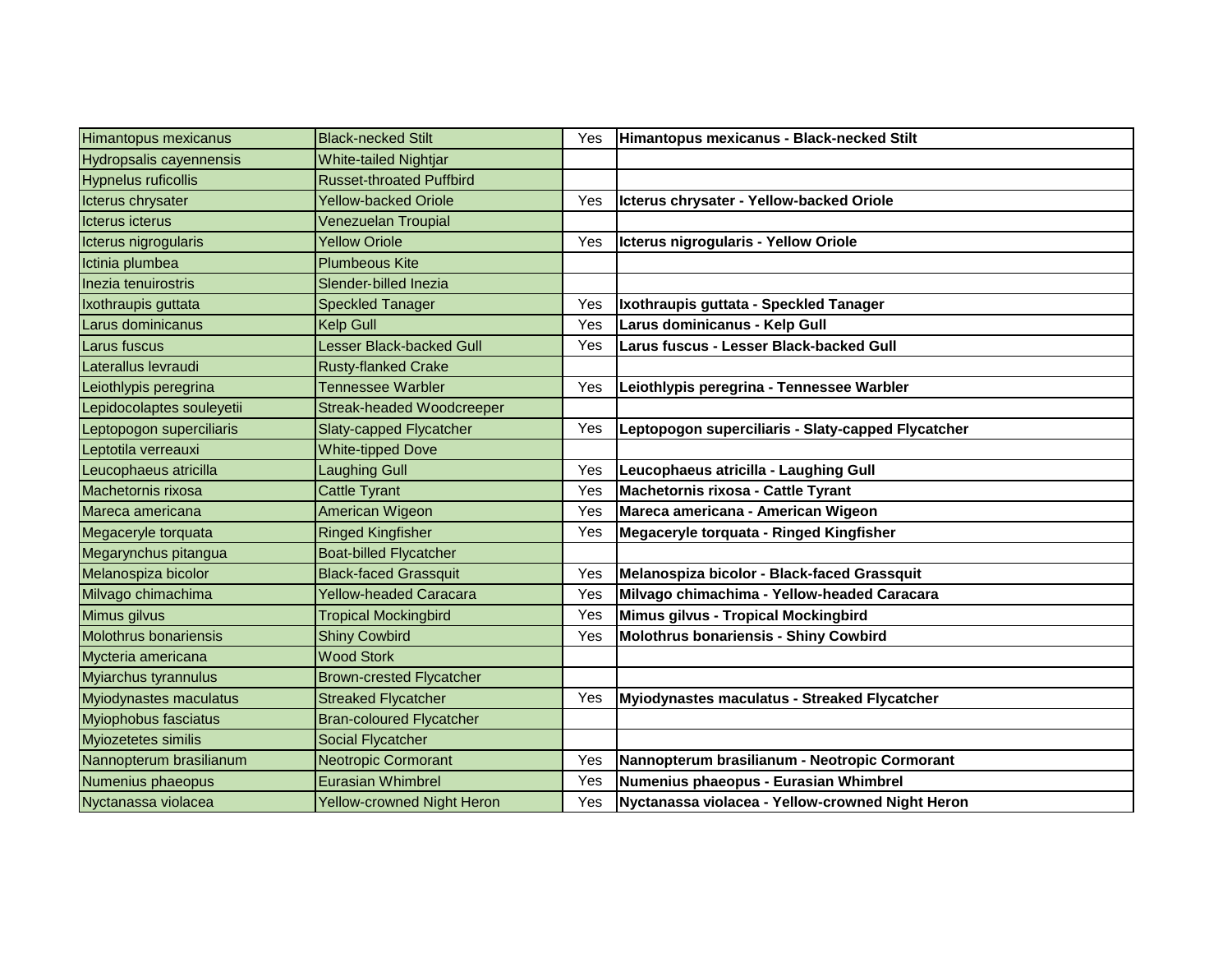| Nyctibius grandis         | <b>Great Potoo</b>               |     |                                                     |
|---------------------------|----------------------------------|-----|-----------------------------------------------------|
| Nycticorax nycticorax     | <b>Black-crowned Night Heron</b> | Yes | Nycticorax nycticorax - Black-crowned Night Heron   |
| Ortalis ruficauda         | Rufous-vented Chachalaca         | Yes | <b>Ortalis ruficauda - Rufous-vented Chachalaca</b> |
| <b>Pandion haliaetus</b>  | <b>Western Osprey</b>            | Yes | Pandion haliaetus - Western Osprey                  |
| Parabuteo unicinctus      | Harris's Hawk                    |     |                                                     |
| Parkesia noveboracensis   | Northern Waterthrush             |     |                                                     |
| Paroaria nigrogenis       | <b>Masked Cardinal</b>           |     |                                                     |
| Patagioenas corensis      | Bare-eyed Pigeon                 |     |                                                     |
| Patagioenas fasciata      | <b>Band-tailed Pigeon</b>        |     |                                                     |
| Pelecanus erythrorhynchos | <b>American White Pelican</b>    | Yes | Pelecanus erythrorhynchos - American White Pelican  |
| Pelecanus occidentalis    | <b>Brown Pelican</b>             |     |                                                     |
| Penelope purpurascens     | <b>Crested Guan</b>              |     |                                                     |
| Phaethornis augusti       | Sooty-capped Hermit              |     |                                                     |
| Phaethornis striigularis  | <b>Stripe-throated Hermit</b>    |     |                                                     |
| Pheugopedius rutilus      | <b>Rufous-breasted Wren</b>      | Yes | Pheugopedius rutilus - Rufous-breasted Wren         |
| Phimosus infuscatus       | <b>Bare-faced Ibis</b>           | Yes | Phimosus infuscatus - Bare-faced Ibis               |
| Phoenicopterus ruber      | American Flamingo                |     |                                                     |
| Piaya cayana              | <b>Squirrel Cuckoo</b>           | Yes | Piaya cayana - Squirrel Cuckoo                      |
| Picumnus squamulatus      | <b>Scaled Piculet</b>            |     |                                                     |
| Pipra filicauda           | <b>Wire-tailed Manakin</b>       |     |                                                     |
| Piranga flava             | <b>Red Tanager</b>               |     |                                                     |
| Pitangus sulphuratus      | <b>Great Kiskadee</b>            | Yes | Pitangus sulphuratus - Great Kiskadee               |
| Platalea ajaja            | <b>Roseate Spoonbill</b>         |     |                                                     |
| Plegadis falcinellus      | <b>Glossy Ibis</b>               |     |                                                     |
| Pluvialis squatarola      | <b>Grey Plover</b>               | Yes | Pluvialis squatarola - Grey Plover                  |
| Polioptila plumbea        | <b>Tropical Gnatcatcher</b>      |     |                                                     |
| Porphyrio martinica       | <b>Purple Gallinule</b>          |     |                                                     |
| Porzana carolina          | Sora                             |     |                                                     |
| Protonotaria citrea       | <b>Prothonotary Warbler</b>      | Yes | Protonotaria citrea - Prothonotary Warbler          |
| Psarocolius decumanus     | <b>Crested Oropendola</b>        | Yes | Psarocolius decumanus - Crested Oropendola          |
| Pseudastur albicollis     | <b>White Hawk</b>                |     |                                                     |
| Psittacara leucophthalmus | <b>White-eyed Parakeet</b>       | Yes | Psittacara leucophthalmus - White-eyed Parakeet     |
| Psittacara wagleri        | <b>Scarlet-fronted Parakeet</b>  | Yes | Psittacara wagleri - Scarlet-fronted Parakeet       |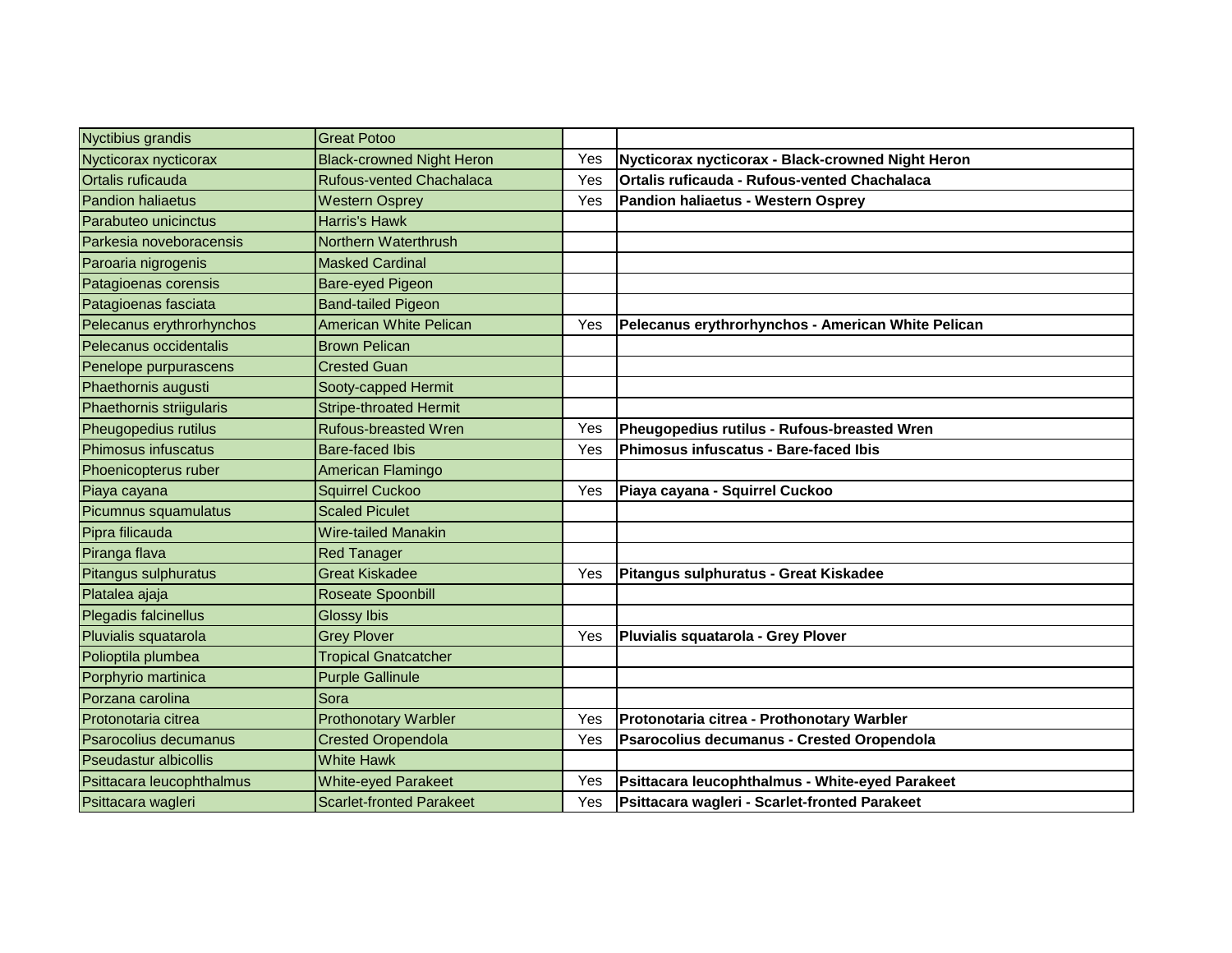| Psittacula krameri            | <b>Rose-ringed Parakeet</b>     | Yes | Psittacula krameri - Rose-ringed Parakeet                 |
|-------------------------------|---------------------------------|-----|-----------------------------------------------------------|
| Pyrocephalus rubinus          | <b>Scarlet Flycatcher</b>       |     |                                                           |
| Quiscalus lugubris            | <b>Carib Grackle</b>            | Yes | Quiscalus lugubris - Carib Grackle                        |
| Ramphocelus carbo             | Silver-beaked Tanager           | Yes | Ramphocelus carbo - Silver-beaked Tanager                 |
| Rupornis magnirostris         | <b>Roadside Hawk</b>            | Yes | Rupornis magnirostris - Roadside Hawk                     |
| Rynchops niger                | <b>Black Skimmer</b>            | Yes | Rynchops niger - Black Skimmer                            |
| Sakesphorus canadensis        | <b>Black-crested Antshrike</b>  |     |                                                           |
| <b>Saltator striatipectus</b> | <b>Streaked Saltator</b>        |     |                                                           |
| Saucerottia tobaci            | Copper-rumped Hummingbird       | Yes | Saucerottia tobaci - Copper-rumped Hummingbird            |
| Setophaga aestiva             | <b>American Yellow Warbler</b>  |     |                                                           |
| Setophaga castanea            | <b>Bay-breasted Warbler</b>     | Yes | Setophaga castanea - Bay-breasted Warbler                 |
| Setophaga citrina             | <b>Hooded Warbler</b>           | Yes | Setophaga citrina - Hooded Warbler                        |
| Setophaga dominica            | <b>Yellow-throated Warbler</b>  |     |                                                           |
| Setophaga petechia            | Mangrove Warbler                |     |                                                           |
| Setophaga pitiayumi           | <b>Tropical Parula</b>          | Yes | Setophaga pitiayumi - Tropical Parula                     |
| Setophaga ruticilla           | <b>American Redstart</b>        |     |                                                           |
| Sicalis flaveola              | <b>Saffron Finch</b>            | Yes | Sicalis flaveola - Saffron Finch                          |
| Spatula discors               | <b>Blue-winged Teal</b>         |     |                                                           |
| Spinus cucullatus             | <b>Red Siskin</b>               | Yes | <b>Spinus cucullatus - Red Siskin</b>                     |
| Spinus psaltria               | Lesser Goldfinch                | Yes | Spinus psaltria - Lesser Goldfinch                        |
| Spizaetus tyrannus            | <b>Black Hawk-Eagle</b>         |     |                                                           |
| Sporophila intermedia         | <b>Grey Seedeater</b>           |     |                                                           |
| Sporophila minuta             | <b>Ruddy-breasted Seedeater</b> |     |                                                           |
| Sporophila nigricollis        | <b>Yellow-bellied Seedeater</b> | Yes | Sporophila nigricollis - Yellow-bellied Seedeater         |
| Stelgidopteryx ruficollis     | Southern Rough-winged Swallow   | Yes | Stelgidopteryx ruficollis - Southern Rough-winged Swallow |
| Sterna dougallii              | <b>Roseate Tern</b>             |     |                                                           |
| Sterna hirundo                | <b>Common Tern</b>              |     |                                                           |
| Sternoclyta cyanopectus       | Violet-chested Hummingbird      |     |                                                           |
| Sternula antillarum           | Least Tern                      |     |                                                           |
| Sublegatus arenarum           | Northern Scrub Flycatcher       |     |                                                           |
| Sula sula                     | <b>Red-footed Booby</b>         | Yes | Sula sula - Red-footed Booby                              |
| Syrigma sibilatrix            | <b>Whistling Heron</b>          | Yes | Syrigma sibilatrix - Whistling Heron                      |
| Tachybaptus dominicus         | <b>Least Grebe</b>              |     |                                                           |